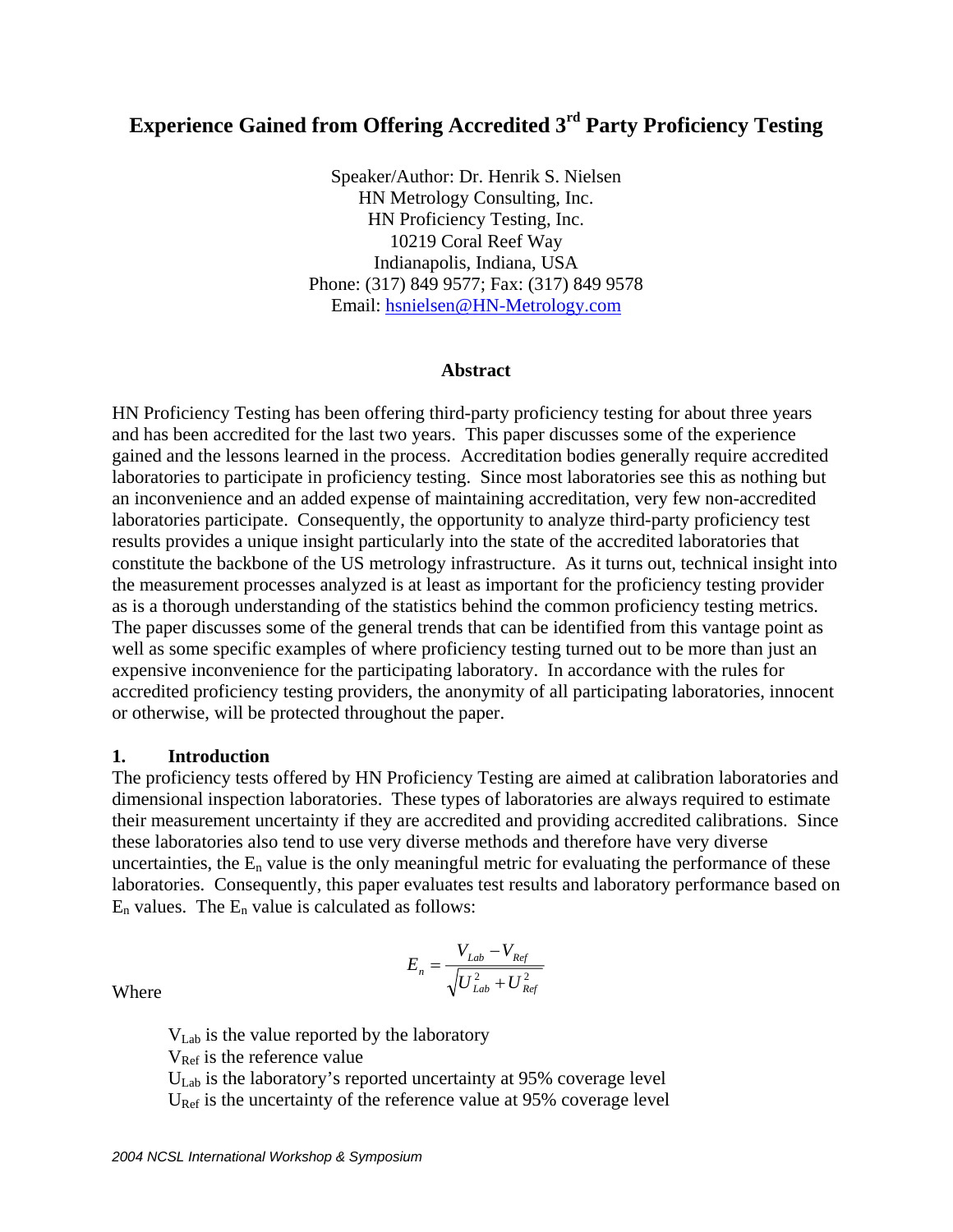An  $E_n$  value in the range of  $-1$  to  $+1$  indicates that the laboratory value and the reference value agree with each other within their respective uncertainties and is considered a success. An  $E_n$ value outside this range is considered a failure. If all the usual statistical assumptions (normal distributions, uncorrelated results, etc.) hold true, a failure rate of 5 % should be expected, since the uncertainties are reported at a 95% coverage level.

There are two main reasons that the failure rate can exceed the expected level. Either the quoted uncertainty is too low or there is something atypically wrong with the measurement. Of course, the two problems can be present in the same measurement.

If the failure rate is lower than they expected level, it usually means that the laboratory is conservative in its uncertainty estimates. However, a natural bias in the selection of reference laboratories will also influence the results. Since any conscientious proficiency testing provider will tend to select reference laboratories that are able to live up to their claimed uncertainty for the vast majority of the measurements, the reference uncertainty will tend to be a high estimate, thus reducing the failure rate.



*Figure 1: Normalized error (En value) distribution for all test results (Black Line) and expected distribution (Red Line).* 

# **2. Overall results**

HN Proficiency Testing has offered commercial proficiency testing over the last three years. The majority of these tests have been in that dimensional field, but some electrical tests and lately some physical tests have also been offered. The tests that form the basis of this paper are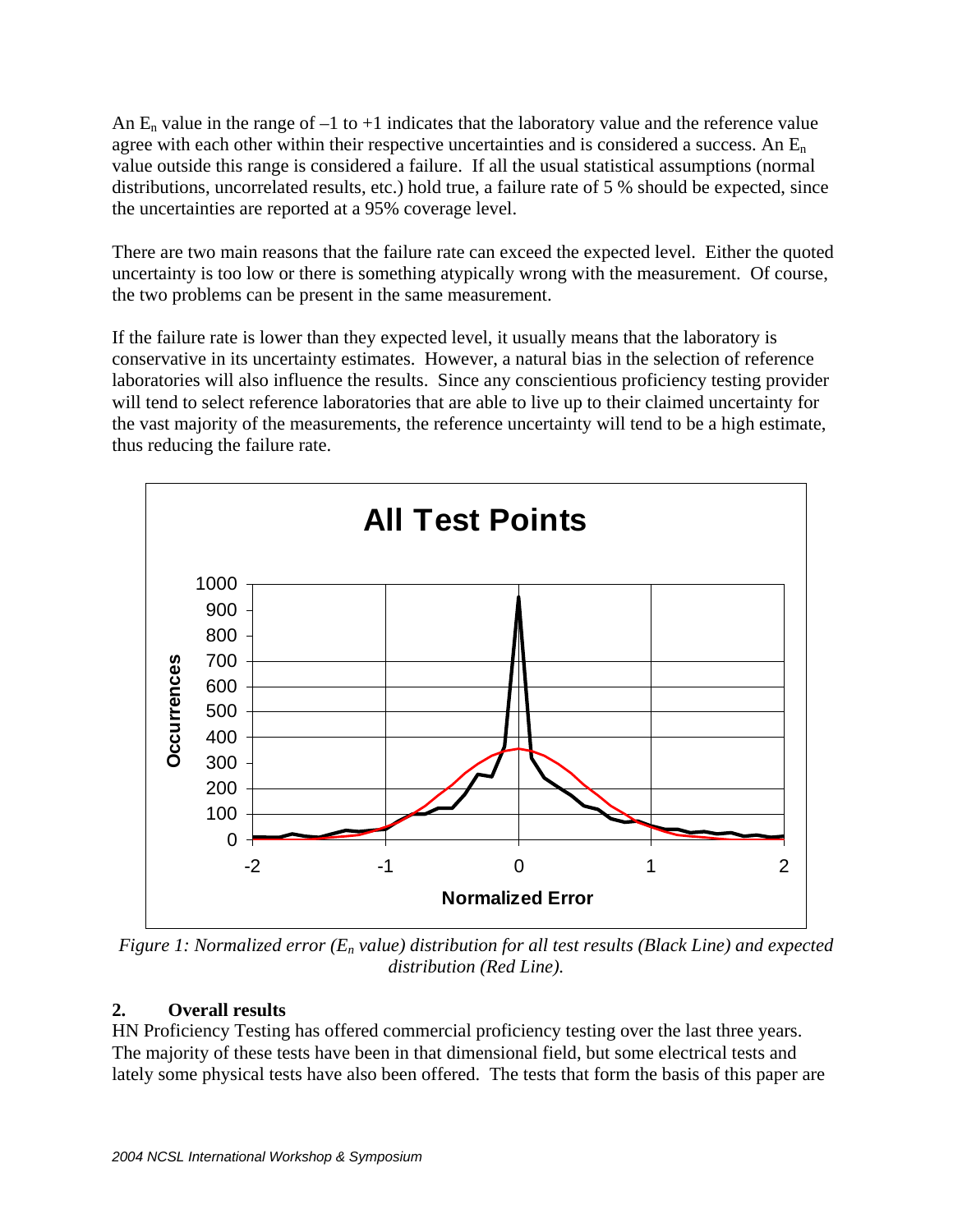all either dimensional or electrical. Over 4,000 test results form the basis of this paper. Figure 1 shows the  $E_n$  value distribution for all the test results.

The first thing to note about figure 1 is that the results do not appear to follow a normal distribution. The peak around  $E_n = 0$  is taller than would be expected of a normal distribution and the "wings" of the distribution are too wide.

One possible explanation for the large peak around  $E_n = 0$  is that a substantial portion of the data are from calibration of hand gages, where the resolution of the hand gage is the dominant uncertainty contributor and where more often than not the participating laboratory's measured value is identical to the reference value. Figure 2 shows only the results from the hand gage calibrations and in figure 3 the results from the hand gage calibrations have been removed from the overall data set.

As can be seen from figure 2, the vast majority of the hand gage calibration results show perfect agreement between the participant values and the reference values due to the relative coarseness of the resolution of the hand gages compared to the capability of the overall calibration process.



*Figure 2: Normalized error (En value) distribution for all hand gage calibration test results (Black Line) and expected distribution (Red Line).*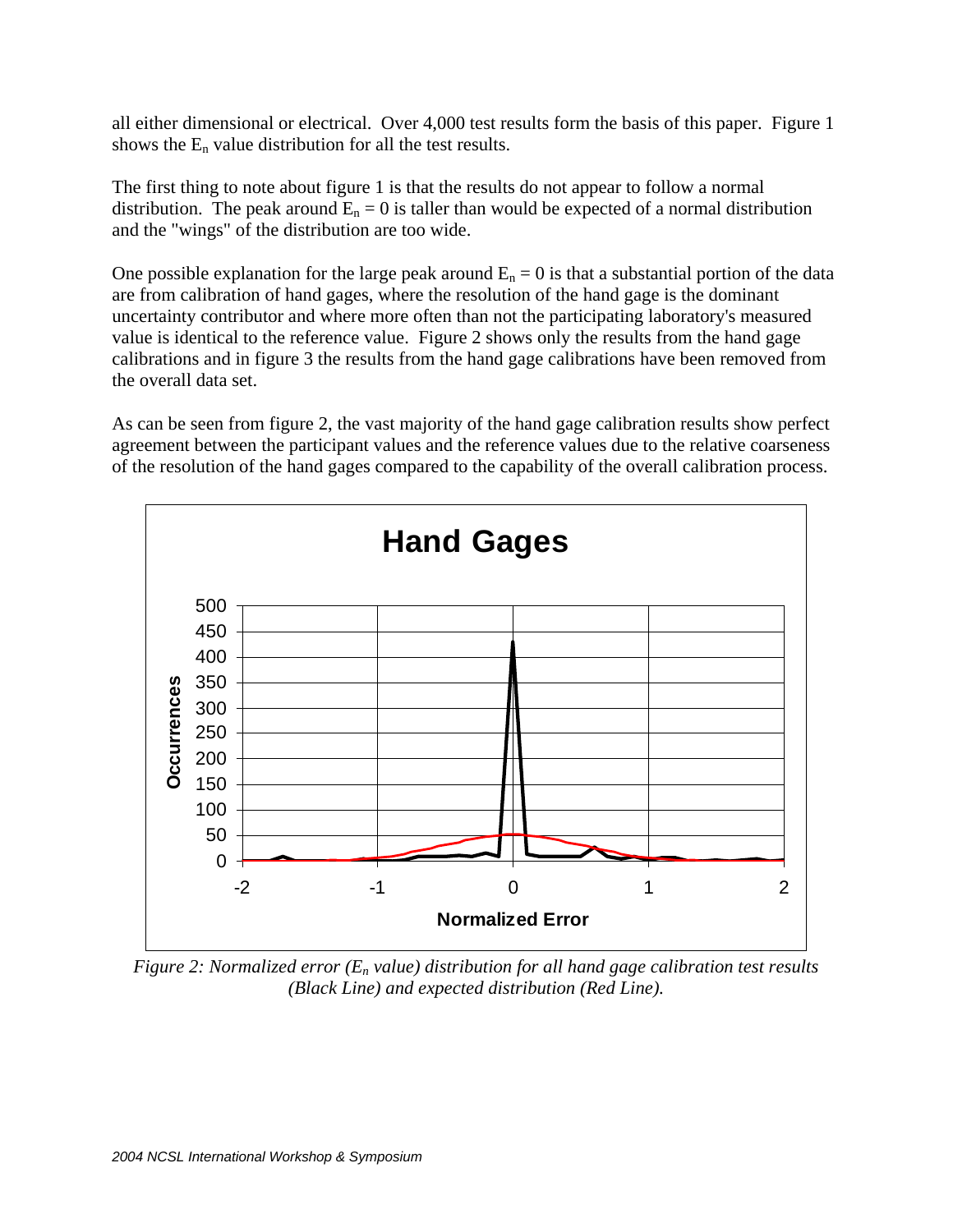

*Figure 3: Normalized error (En value) distribution for all test results, except those for hand gage calibration (Black Line) and expected distribution (Red Line).* 

Excluding the hand gage results has reduced the central peak somewhat, but it is still quite pronounced. One explanation for the distribution, which fits anecdotal evidence, is that it is really a convolution of two distributions: a narrow distribution from laboratories that significantly overestimate their uncertainty on top of a much wider distribution from laboratories that underestimate their uncertainty.

### **3. Discipline specific results**

In the following we shall see that laboratories' ability to estimate measurement uncertainty very significantly from one field of measurement to another. However, in all cases we shall find that there is a number of conservative laboratories that overestimate their uncertainty.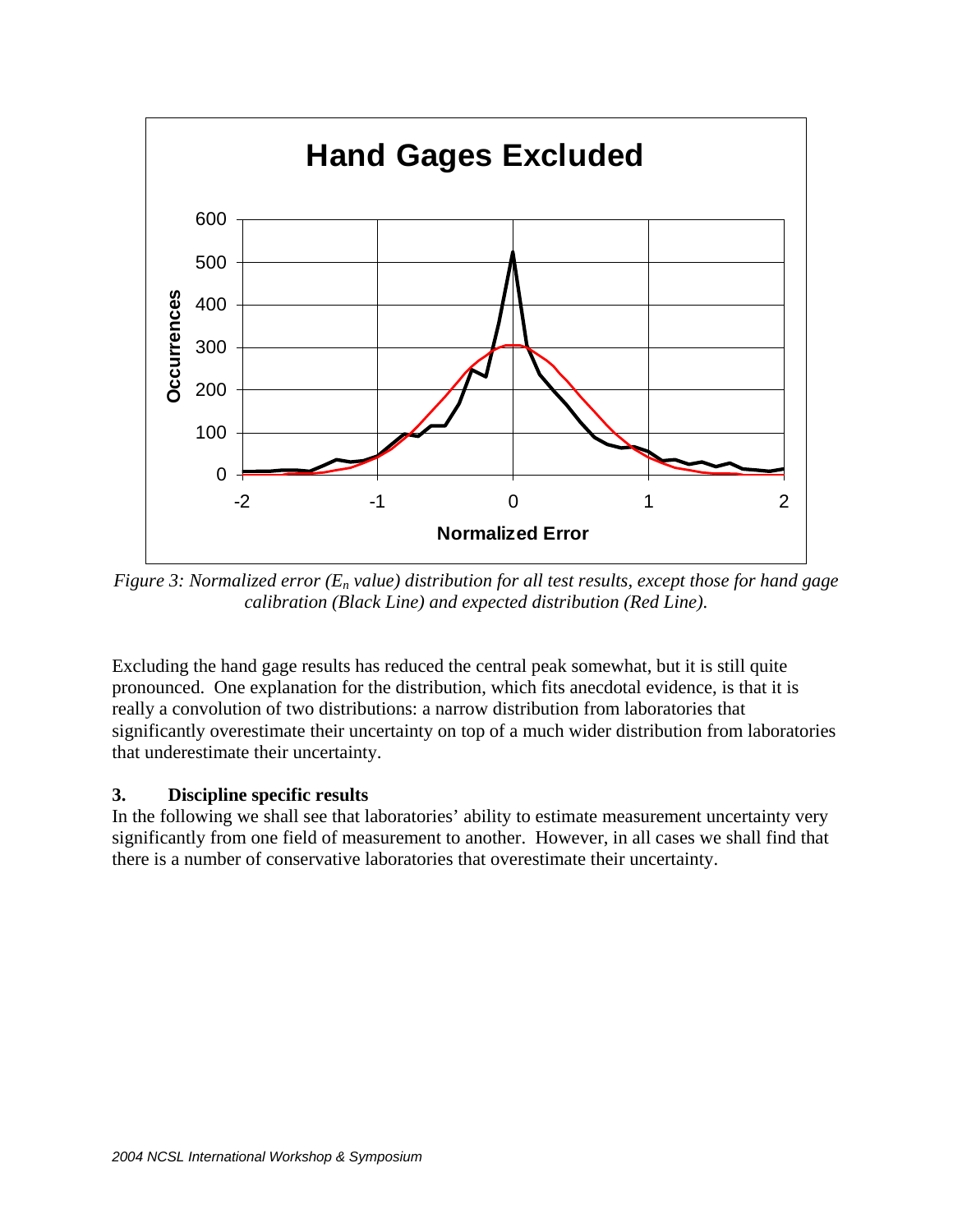# **3.1 Electrical calibrations**

Figure 4 shows the results from the calibration of an Agilent 34401a digital multimeter. The test points include voltage and current, both DC and AC, as well as resistance measurements. The participants sourced the test point values and read the deviation on the multimeter.

These results are the only ones to show our failure rate significantly lower than the theoretically expected one. This suggests that either the electrical laboratories are conservative in their claims of measurement uncertainty or that the manufacturers of electrical calibration equipment are conservative in the specifications they give for their products.



*Figure 4: Normalized error (En value) distribution for all digital multimeter calibration test results (Black Line) and expected distribution (Red Line).* 

Over the last several years there has been a substantial and well-published debate in the accreditation community concerning how to take the specifications of electrical calibration equipment into account in uncertainty budgets, since the manufacturers on one hand claim that the specifications are 99% limits, but typical calibration procedures treat them as the hard limits of a rectangular distribution. Assuming that the majority of the participants have taken the rectangular distribution route in their uncertainty estimates, it appears that this is a conservative assumption.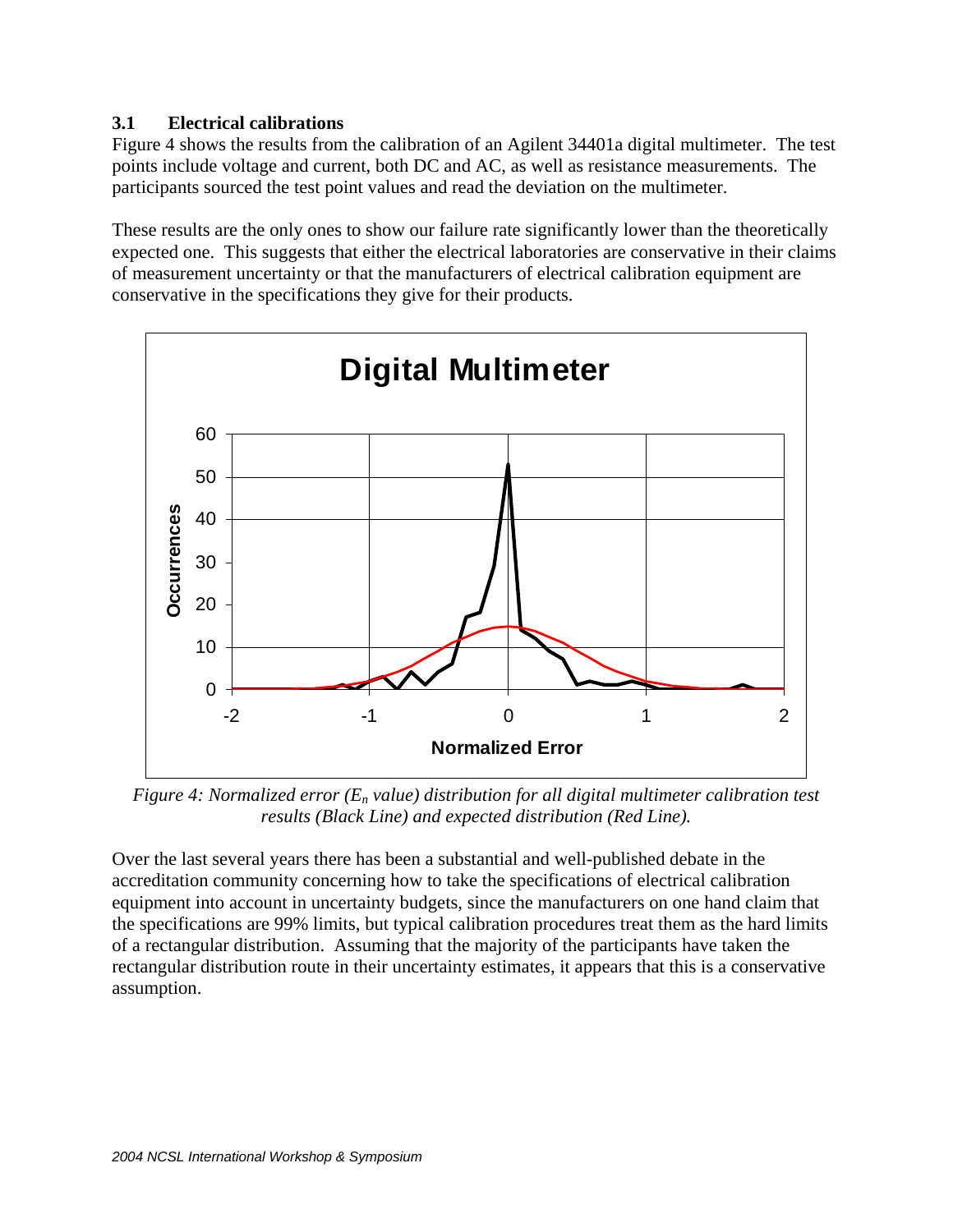Another electrical proficiency test is the temperature simulation test based on an Omega CL 26 readout unit for thermocouples and RTDs. The measurands and uncertainties are given in °C, but are really Volts and Ohms in disguise. From the underlying results it is clear that many participants express the uncertainty as a simple percentage of the measured value. However, this is intuitively problematic for a scale such as the temperature scale that contains an arbitrary zero. The same measurement reported in °C and °F will have a different uncertainty, which cannot logically be the case.

Figure 5 shows the results of the temperature simulation test. As the figure shows the results are considerably worse than what one would expect having seen accredited laboratories ability to measure electrical quantities in the DMM calibration test in figure 4. This would suggest that the problem lies not in the ability to measure electrical quantities, but in the ability to convert the uncertainty of the electrical measurement to a corresponding amount of °C.



*Figure 5: Normalized error (En value) distribution for all temperature simulation test results (Black Line) and expected distribution (Red Line).*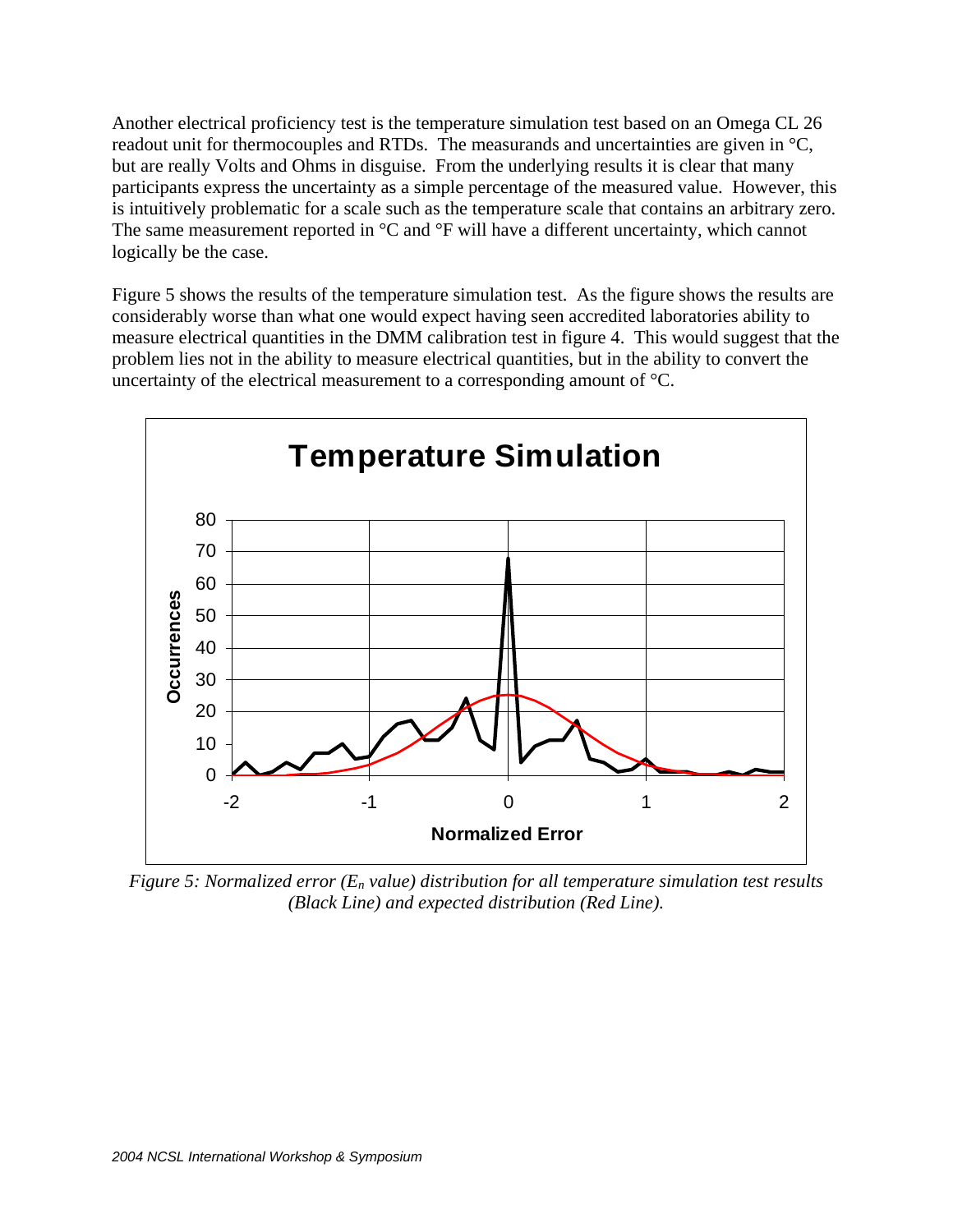## **3.2 Dimensional calibrations**

We have already seen the results for calibration of hand gages in figure 2. In this section we will look at the calibration of gage blocks and calibration of hard gages, including plain plug gages, plain ring gages, thread gages and thread wires.

 The results of the gage block calibration tests are given in figure 6. This is the only set of tests in addition to the DMM tests that show a failure rate of less than the expected 5%. One explanation may be that while gage block calibration requires a good environment, good standards, and patience, it is still a very simple 1:1 comparison process and the major uncertainty contributor is generally the uncertainty of the master gage blocks used, which the participating laboratory "inherits" from the higher level calibration laboratory in the traceability chain.



*Figure 6: Normalized error (En value) distribution for all gage block calibration test results (Black Line) and expected distribution (Red Line).* 

I have chosen to treat the calibration of hard gages as one discipline since they in many respects resemble each other and is a larger statistical material to ensure the anonymity of the participants. Although not as pronounced as the shift from the DMM calibration results to the temperature simulation results, there is still a significant difference between the proficiency of dimensional laboratories to calibrate gage blocks and their proficiency to calibrate other hard gages, given their claimed uncertainty.

Figure 7 shows the results of the hard gage calibrations. The failure rate is over 15% or three times the expected rate. This suggests that while dimensional calibration laboratories are capable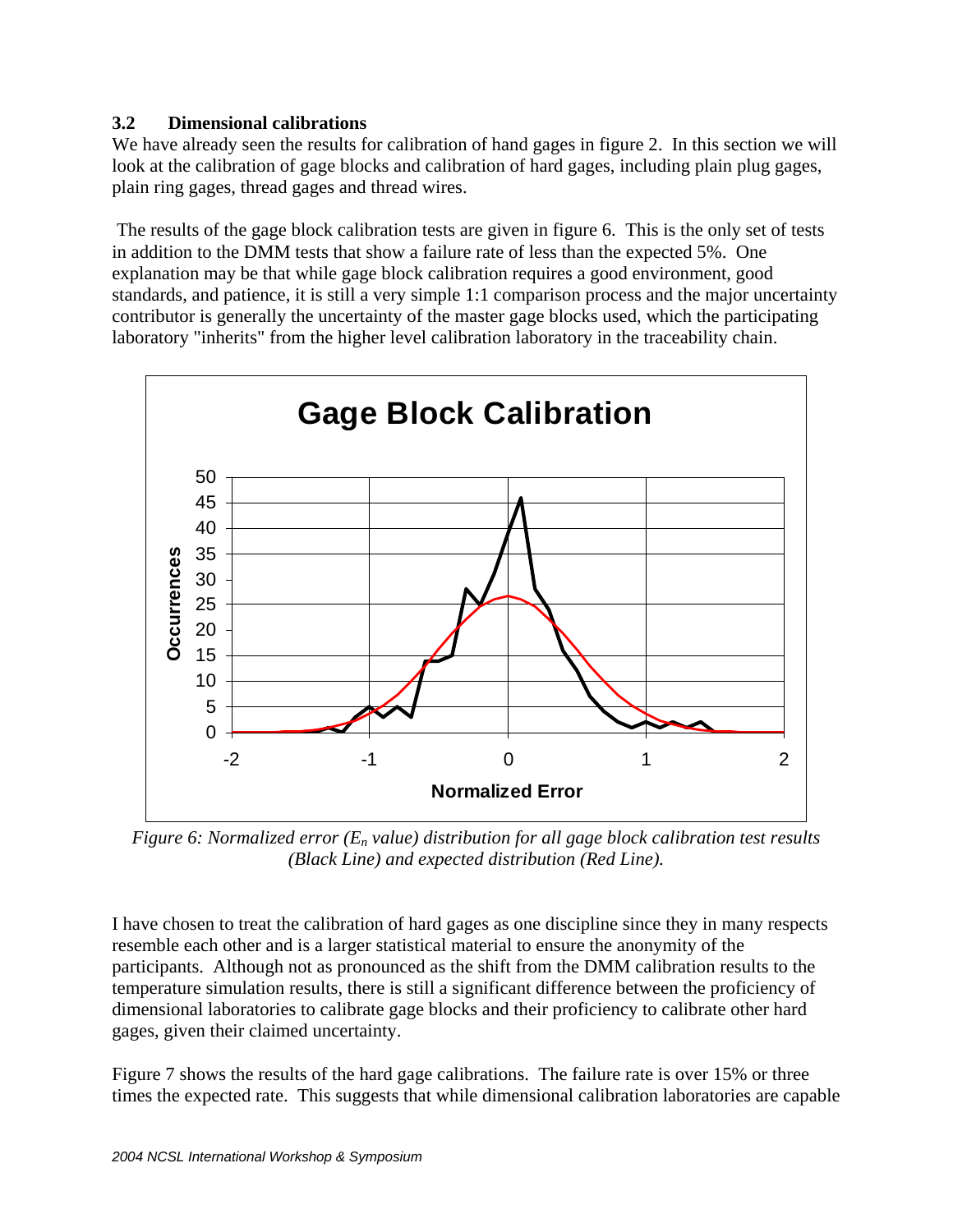of accounting for their uncertainty when calibrating gage blocks, they tend to be either optimistic or miss some of the contributors, when the calibration is no longer a 1:1 comparison.



*Figure 7: Normalized error (En value) distribution for all hard gage calibration test results, including plain plug gages, plain ring gages, thread gages and thread wires (Black Line) and expected distribution (Red Line).*

# **3.3 Dimensional inspection**

The third broad category of tests offered by HN Proficiency Testing is tests for dimensional inspection laboratories. I have chosen to pool the results from the optical inspection test, which is designed to use an optical comparator, a measuring microscope, or an optical CMM and the dimensional inspection test, which is designed to use either hand gages or surface plate inspection, while treating the CMM inspection tests separately.

It is interesting to note that the calculation of uncertainty for CMM inspection has been the subject of great debate and great controversy, while the uncertainty of measurements using e.g. an optical comparator has been considered simple and straightforward. While tasks for the CMM test were chosen on the Goldilocks principle, not to simple, not too hard, but just right, the results seem to indicate that the laboratories have a better general understanding of the uncertainty associated with CMM measurements, than that of traditional dimensional inspection. The CMM measurements have a failure rate of 9%, whereas the optical and dimensional inspection tests have a failure rate of 33%.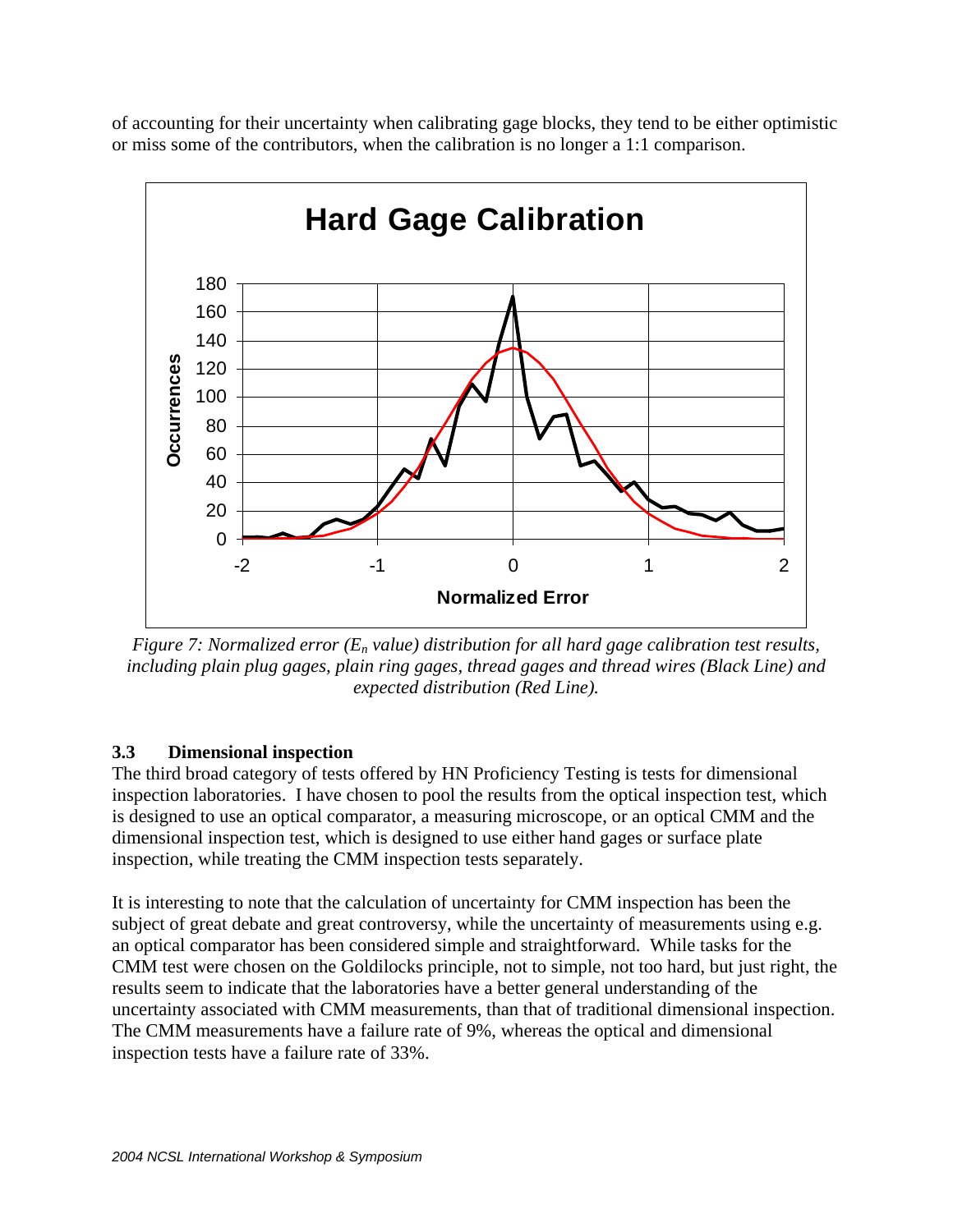

*Figure 8: Normalized error (En value) distribution for CMM inspection test results (Black Line) and expected distribution (Red Line).*



*Figure 9: Normalized error (En value) distribution for dimensional and optical inspection test results (Black Line) and expected distribution (Red Line).*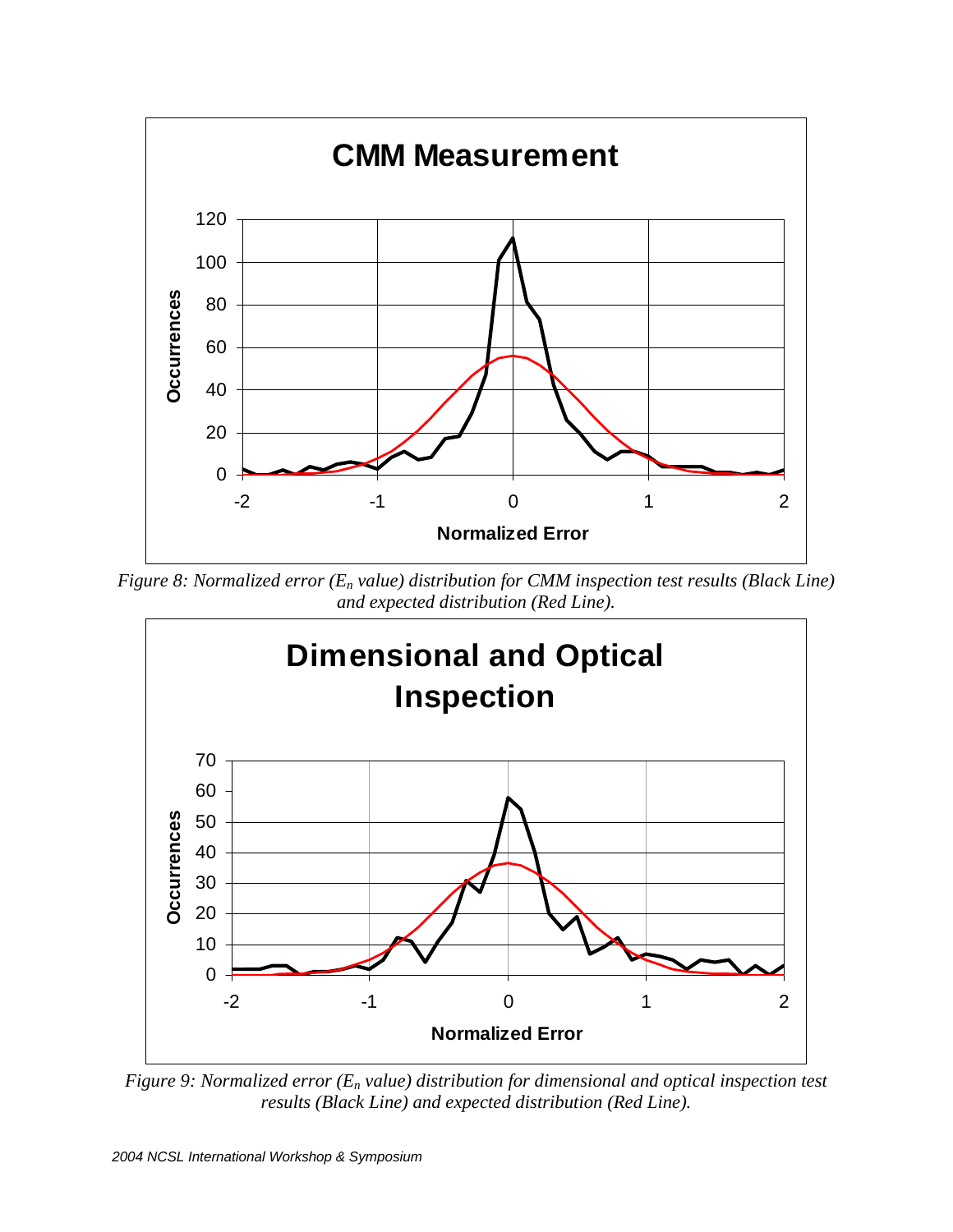## **4. Adding value**

The bulk of this paper has focused on statistical evaluation of relatively large data sets. The intent has been to give an overview of the state of accredited laboratories in the United States and their ability to measure up to their claims. The purpose of the requirement imposed by accreditation bodies for accredited laboratories to participate in proficiency testing is to be able to do this kind of analysis on a laboratory by laboratory basis.

However, proficiency testing has other effects and benefits the usually only become apparent to a laboratory after they have participated. It is usually the laboratories that fail a test that benefit the most, because the proficiency testing either unveils a hidden problem in their measurement process or lets them know that there is something missing in their uncertainty analysis. A good proficiency testing provider with a knowledgeable technical advisor assigned to each test can usually held a laboratory troubleshoot failures and covered by the test. Over the last three years HN Proficiency Testing has helped laboratories identify issues such as:

- Wrong measurement pressure
- Unevenly worn anvils
- Reverse polarity of corrections
- Outdated calibration certificates
- Misalignment of comparator optics
- In addition to general uncertainty analysis problems.

What all these issues have in common is that they are virtually impossible to detect, unless you are either specifically looking for them (which laboratories generally do not too) or you are comparing your results to those of another laboratory, which laboratories rarely, if ever, do unless they are in a crisis or participating in a proficiency test. None of the laboratories we have helped thought they had a problem when they first signed up for the proficiency test. It was only because their accreditation body forced them to participate that they signed up for the test in the first place.

However, it is my impression that more and more laboratories realize the value of proficiency testing as an ongoing reality check and an insurance policy against deceiving yourself in your evaluation of your own measurement capabilities.

### **5. Conclusions**

Over the last three years HN Proficiency Testing has collected test data primarily from accredited laboratories. The primary metric for these tests has been the  $E_n$  value. Since the uncertainty values used for the calculation of the  $E_n$  value are based on 95% coverage, a failure rate of 5% should be expected. The actual failure rates for the tests are summarized in table 1. The overall failure rate is a little more than three times the expected rate, indicating that there is still room for improvement in the evaluation of uncertainty amongst calibration and inspection laboratories.